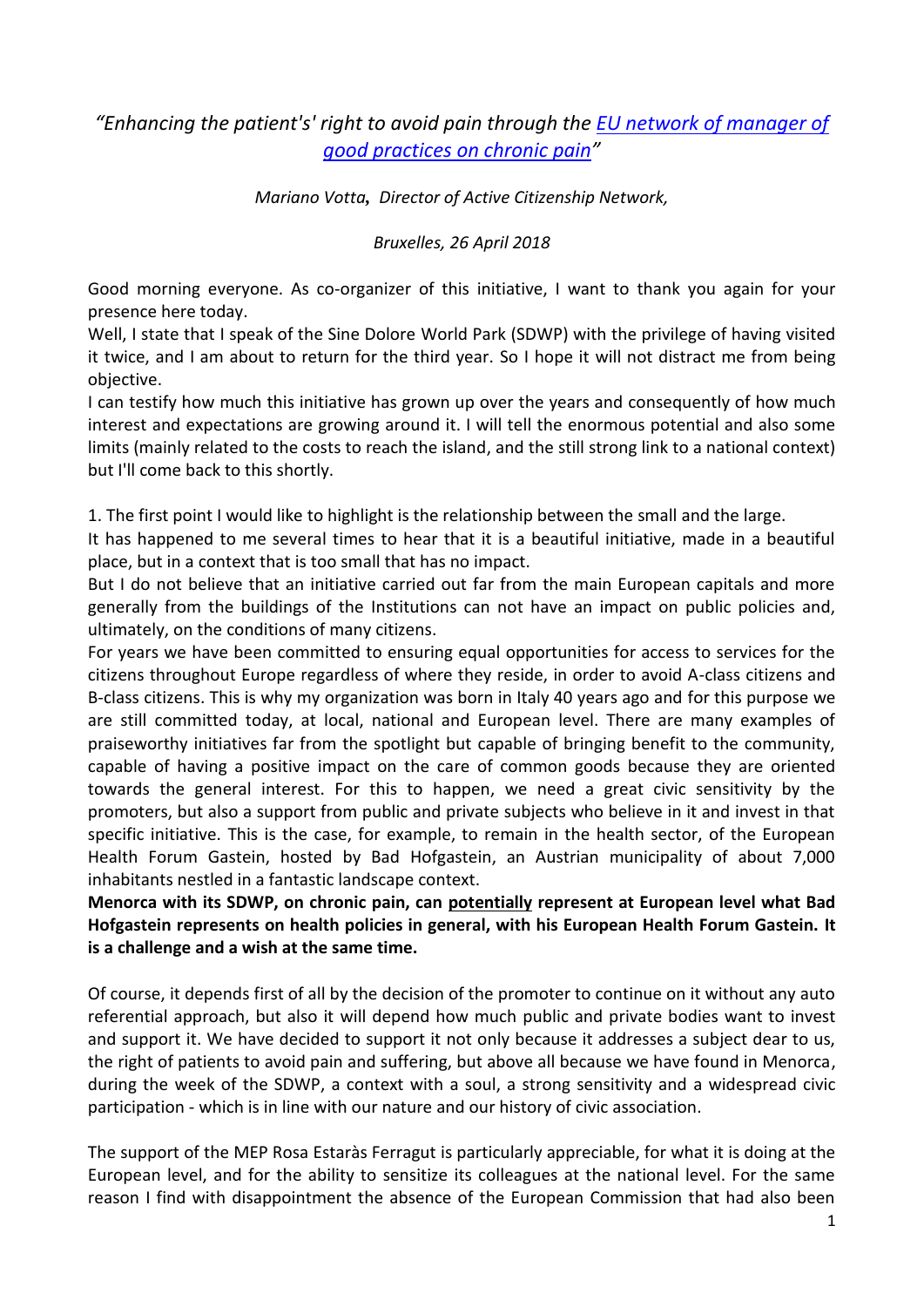invited. In particular, the DG Santè team that manage the EU Health Policy Platform has been invited because, and it is a recent news, this online platform hosts "The Societal Impact of Pain Thematic Network" a commendable initiatives to share best practices and develop policy recommendations of which, I am sure, Sam the Executive Director of EFIC will speak to you later on.

2. And here I come to my second point. What role can the SDWP play in contributing to share best practices and develop policy recommendations? The potential is truly remarkable. Indeed:

2.1 At national level, I think SDWP could represent the perfect context where to promote the Spanish version of the "Societal Impact of Pain" (SIP), it means a multi-stakeholder platform able to provide opportunities for discussion for health care professionals, pain advocacy groups, politicians, healthcare insurance providers, representatives of health authorities, regulators and budget holders. I encourage *Sine Dolore European Pain Foundation* to play an active role on it, in accordance with the promoters of SIP, of course.

2.2 At EU level, we believe that the already mentioned online platform provided by EU Commission, to share best practices, is good but not enough. For this reason, and more in general – with the aim to contribute to make the invisible visible on chronic pain - my organization and the Sine Dolore European Pain Foundation have promoted a joint initiative called "Pain Euro-Mediterranean Coalition", that is neither a new association nor an EU umbrella organisation, but the first civic incubator of best practices against pain across Europe, an informal network composed by manager concretely engaged to carry out good practices across Europe. And the SDWP it will be the context where meet each other, share experiences, promote initiatives in other context.

The idea of this Coalition came out on June 2016 during the event realised at the EU Parliament "Pain therapy and the degree of patient's pain in the age of [cross-border](http://www.interestgroup.activecitizenship.net/115-june-21st2016-pain-therapy-and-the-degree-of-patient-s-pain-in-the-age-of-cross-border-healthcare.html) healthcare", and it received the support of the MEPs Interest Group "European Patients' Rights and Cross-border Healthcare" in order to contribute to transfer what we have achieved from the European agenda into the European culture: that is, to raise awareness, fight stigma, improve quality of life for people suffering from acute and severe chronic pain, reduce the socio-economic impact of chronic pain in Europe by ensuring that the right to avoid unnecessary suffering is guaranteed everywhere and to everyone.

In particular, this Coalition, that has the scientific support of the European Multidisciplinary Network in Pain, Research and Education/Efhre [International University,](http://eiu.edu.bz/) aims to be:

- The agora of operators of good practices on pain, encouraging the exchange of experiences among health professionals, healthcare providers, Institutions, civic associations and Patient Advocacy Groups (PAGs);
- An open multi-stakeholder platform mainly addressed to the constituency dealing with pain relief at local and national level across Europe rather than to EU umbrella organisations;
- The fusion of experiences coming from pain and patients' rights constituencies;
- The missing piece necessary to integrate the scientific research on pain with the "civic information" approach on the topic;
- A bridge on pain built in the Mediterranean area but intended to overcome EU borders and reach non-EU countries as well;
- A facilitator for advocacy and policy actions on chronic pain at local, national and European level.